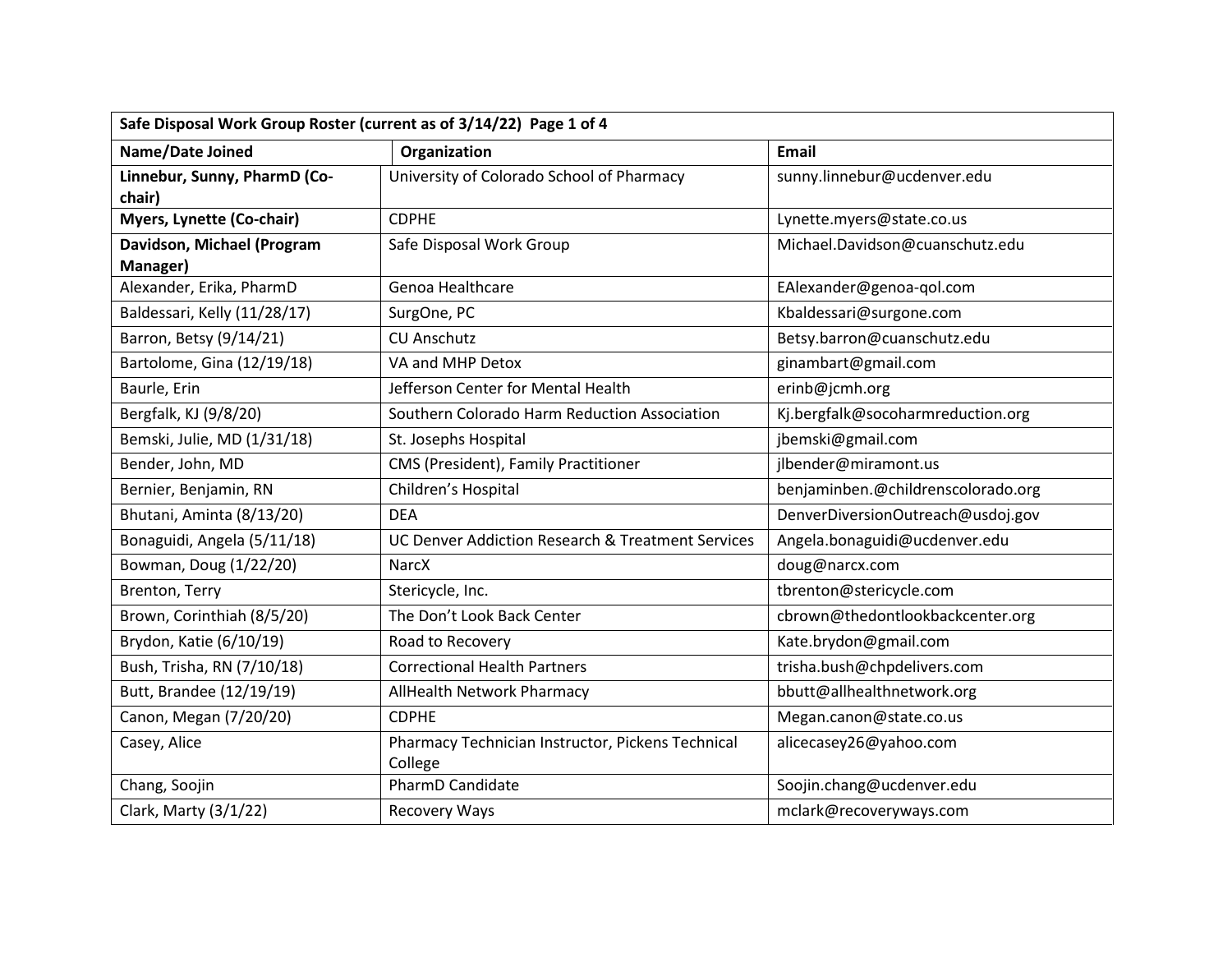| Colombo, Christina 9/30/19)              | Jefferson Center                                                                                    | christinaco@jcmh.org                      |
|------------------------------------------|-----------------------------------------------------------------------------------------------------|-------------------------------------------|
| Cooke, Arlene (9/18/20)                  | Otero/Crowley Public Health Department                                                              | acooke@oterogov.org                       |
| Cooper, Susanna                          | <b>CCPDAP Program Manager</b>                                                                       | Susanna.cooper@ucdenver.edu               |
| Crawford, Kathleen (10/11/21)            | River Family Health Center                                                                          | kcrawford@rivervalleyfhc.com              |
| Daughtry, Tanya (11/11/18)               | Pharmacy Intern                                                                                     | Tanya.daughtry@ucdenver.edu               |
| Dennis, Sarah (1/10/19)                  | Safe Rx                                                                                             | sdennis@safe-rx.com                       |
| Dollar, Meghan                           | Colorado Municipal League                                                                           | mdollar@cml.org                           |
| Doyle, Jacinta (11/4/21)                 | Mind Springs Health                                                                                 | jadoyle@mindspringshealth.org             |
| Dugwyler, Renie (2/13/19)                | Jefferson County Sheriff's Office - Public Affairs                                                  | rdugwyler@jeffco.us                       |
| Eaddy, Jessica                           | <b>CCPDAP External Relations Strategist</b>                                                         | jessica.eaddy@ucdenver.edu                |
| Esquibel, Jose                           | <b>CCPDAP Associate Director</b>                                                                    | Jose.A.Esquibel@cuanschutz.edu            |
| Feffer, Sophie (1/26/22)                 | <b>CDPHE</b>                                                                                        | Sophie.feffer@state.co.us                 |
| Fischer, Matthew (7/16/20)               | <b>Colorado Health Network</b>                                                                      | Matthew.fischer@coloradohealthnetwork.org |
| Foster, Haley                            | <b>Tri-County Health</b>                                                                            | hfoster@tchd.org                          |
| Frank, Joe, MD                           | University of Colorado School of Medicine, Denver<br><b>VAMC</b>                                    | joseph.frank@ucdenver.edu                 |
| Garcia, Al                               | <b>USEPA Region 8</b>                                                                               | garcia.al@epa.gov                         |
| Grady, Caitlin                           | <b>School of Public Health</b>                                                                      | cegrady@me.com                            |
| Gruppuso, Jordan (5/7/21)                | <b>Hilltop Family Resource Center</b>                                                               | jordang@htop.org                          |
| Hagerman, Christine, PharmD<br>(6/23/18) | <b>Regis College</b>                                                                                | chagerman@regis.edu                       |
| Hamilton, Kerry (8/17/21)                | <b>DEA</b>                                                                                          | Kerry.r.hamilton@dea.gov                  |
| Hamner, Lynda, MD                        | <b>Mesa County Medical Society</b>                                                                  | womandr@hotmail.com                       |
| Harnsberger, Jeff                        | Genoa (QoL Healthcare)                                                                              | jharnsberger@genoa-qol.com                |
| Hart, Krystle (3/21/19)                  | <b>Registered Nurse</b>                                                                             | Khart1217@gmail.com                       |
| Higgins, P.J. (1/22/20)                  | <b>Community Health Partnership</b>                                                                 | Pj.higgins@ppchp.org                      |
| Hill, Ashley                             | Health Statistic Region 17 Regional Health Connector<br>(Counties of Park, Clear Creek, and Gilpin) | ashley@centralcoahec.org                  |
| Hogue, Adina (1/6/20)                    | <b>Community Member</b>                                                                             | adinahogue@gmail.com                      |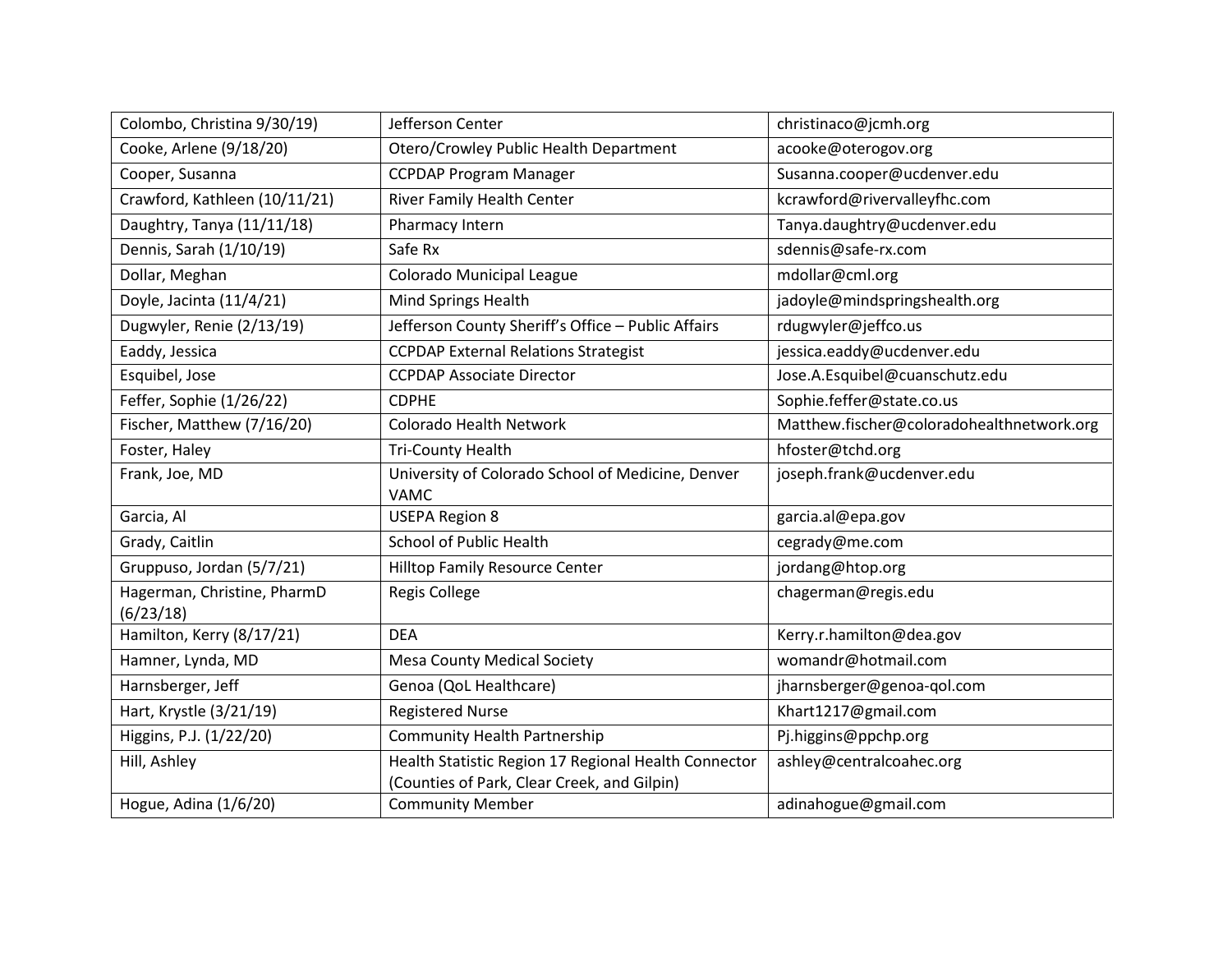| Hoover, Lorraine (11/26/21)     | Raymond Rountree Jr. Foundation              | Lorraine.hoover@sosrrjrfoundation.org |
|---------------------------------|----------------------------------------------|---------------------------------------|
| Howlett, Corinne (5/7/21)       | <b>School of Pharmacy</b>                    | Corinne.howlett@cuanschutz            |
| Ingraham, Michael               | <b>Community Member</b>                      | mwilaxnsax@gmail.com                  |
| Ivanova, Amber (1/12/22)        | Clinica Family Health                        | aivanova@clinica.org                  |
| Jenkins, Tom (2/12/18)          | Western Colorado Health Network              | Tom.jenkins@coloradohealthnetwork.org |
| Kato, Lindsey                   | <b>CDC National Opioid Response Strategy</b> | Lindsey.kato@ucdenver.edu             |
| Keane, Ashli (9/1/20)           | Gusto                                        | Akeane0126@yahoo.com                  |
| Kittell, Shayna (10/3/21)       | <b>River Valley Family Health Centers</b>    | skittell@rivervalleyfhc.com           |
| Knutsen, Randy                  | University of Colorado School of Pharmacy    | randy.knutsen@ucdenver.edu            |
| Krische, Elizabeth (2/19/21)    | A Way Forward                                | Liz.krische@gmail.com                 |
| Latta, Lucy (11/26/21)          | Colorado State                               | Lucy0612@colostate.edu                |
| Li, Qing                        | Epidemiologist                               | Qing.li@mail.sdsu.edu                 |
| Lorenzo, Laurrie                | Pharmacist                                   | laurriej@aol.com                      |
| McBurney, Christa, RN (10/5/18) | <b>UC Health</b>                             | christaMcBurney@gmail.com             |
| McCarty, Craig, MD              | Haxtun Hospital District                     | awmphd@yahoo.com                      |
| McDevitt, Kim (3/14/22)         | Mile High Health Alliance                    | kim@milehighhealthalliance.org        |
| McFarland, Kaylee (2/28/19)     | <b>Aurora Youth Options</b>                  | Kjmcfarland97@gmail.com               |
| Mulvihill, Sharon (1/12/19)     | Riverstone Health                            | Sharon.mul@riverstonehealth.org       |
| Myers, Lynette (1/7/20)         | <b>CDPHE</b>                                 | Lynette.myers@state.co.us             |
| Nyiro, Doc                      | Waste Management of Colorado                 | dnyiro@wm.com                         |
| O'Keefe, Julie                  | Pharmacist                                   | Juliaokeefe4@gmail.com                |
| Olberding, Gina                 | <b>CCPDAP Assistant Director</b>             | gina.olberding@ucdenver.edu           |
| O'Connor, John (8/18/20)        | <b>Boulder Rural Fire Rescue</b>             | joconnor@brfr.org                     |
| Palmer, Steven                  | <b>Forbes-Tate Partners</b>                  | spalmer@forbes-tate.com               |
| Patel, Nashel                   | <b>Pharmacy Student</b>                      | Nashel. patel@ucdenver.edu            |
| Pellegrino, Robyn, RN (12/4/17) | <b>RN Manager</b>                            | Robyn.pellegrino@hotmail.com          |
| Piotti, Louis (2/18/22)         | Sober AF Entertainment                       | lpiotti@aftershockfam.org             |
| Place, Jen (5/2018)             | <b>CCPDAP Program Manager</b>                | Jennifer.place@ucdenver.edu           |
| Price, Karen                    | Good Day Pharmacy                            | kprice@gooddaypharmacy.com            |